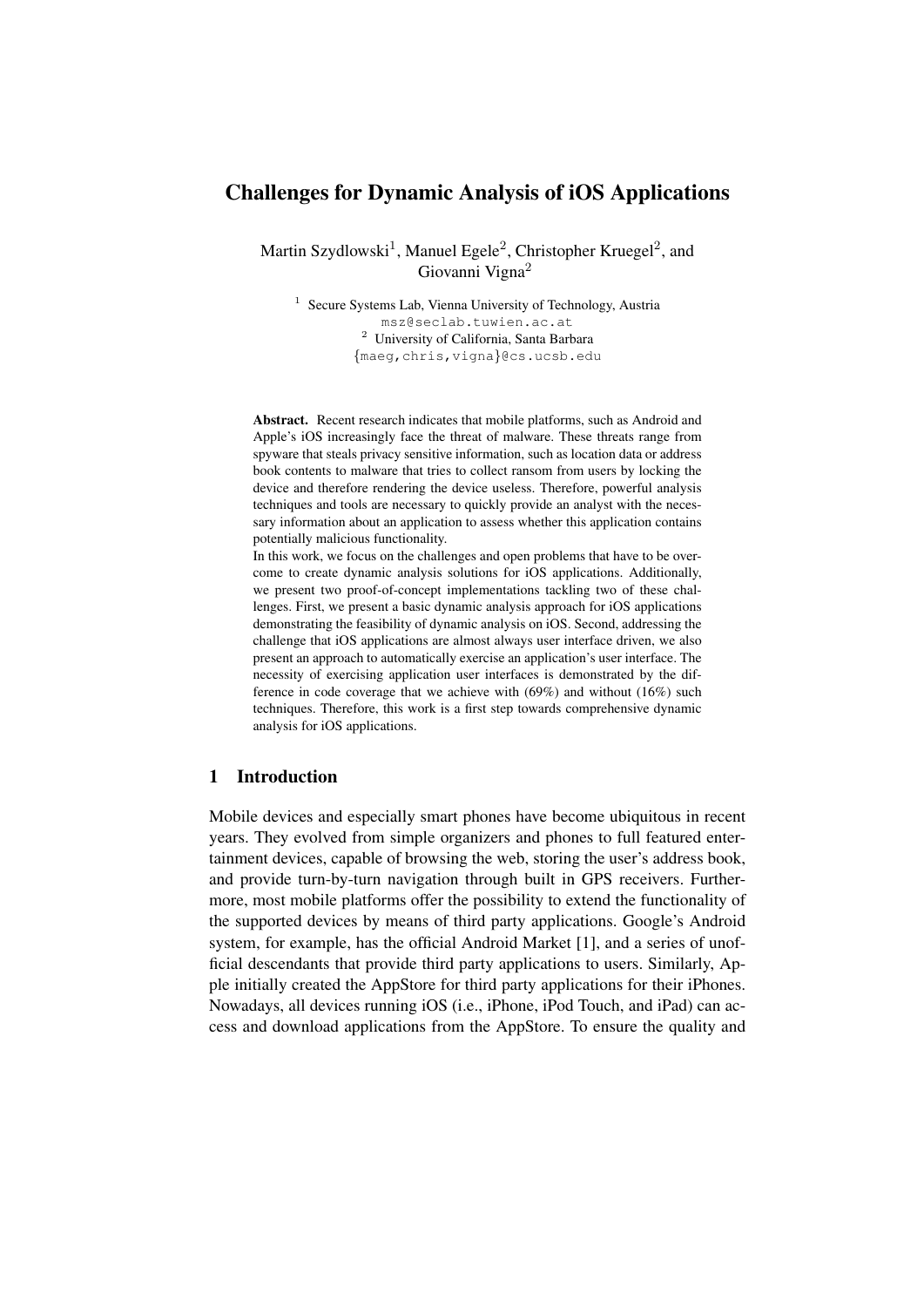weed out potentially malicious applications, Apple scrutinizes each submitted application before it is distributed through the AppStore. This vetting process is designed to ascertain that only applications conforming to the iPhone Developer Program License Agreement [3] are available on the AppStore. However, anecdotal evidence has shown that this vetting process is not always effective. More precisely, multiple incidents have become public where applications distributed through the AppStore blatantly violate the user's privacy [6, 16], or provide functionality that was prohibited by the license agreement [26]. After Apple removed the offending applications from the AppStore no new victims could download these apps. However, users that installed and used these apps prior to Apple noticing the offending behavior had to assume that their privacy had been breached.

Recent research [9, 13] indicates that AppStore applications regularly access and transmit privacy sensitive information to the Internet. Therefore, it is obvious that the current vetting process as employed by Apple requires improvement. With static analysis tools available to investigate the functionality of malicious applications, one has to assume that attackers become more aware of the risk of getting their malicious applications identified and rejected from the AppStore. Thus, we assume attackers become more sophisticated in hiding malicious functionality in their applications. Therefore, we think it is necessary to complement existing static analysis techniques for iOS applications with their dynamic counterparts to keep the platform's users protected. We are convinced that the combination of static and dynamic analysis techniques make a strong ensemble capable of identifying malicious applications. To this end, this paper makes the following contributions:

- We highlight the challenges that are imposed on dynamic analysis techniques when targeting a mobile platform such as iOS.
- We implement and evaluate a dynamic analysis approach that are suitable for the iOS platform.
- We create an automated system that exercises different aspects of the application under analysis by interacting with the application's user interface.

### 2 Dynamic Analysis

Dynamic analysis refers to a set of techniques that monitor the behavior of a program while it is executed. These techniques can monitor different aspects of program execution. For example, systems have been developed to record different classes of function calls, such as API calls to the Windows API [25], or system calls for Windows [8] or Linux [20]. Systems performing function call monitoring can be implemented at different layers of abstraction within the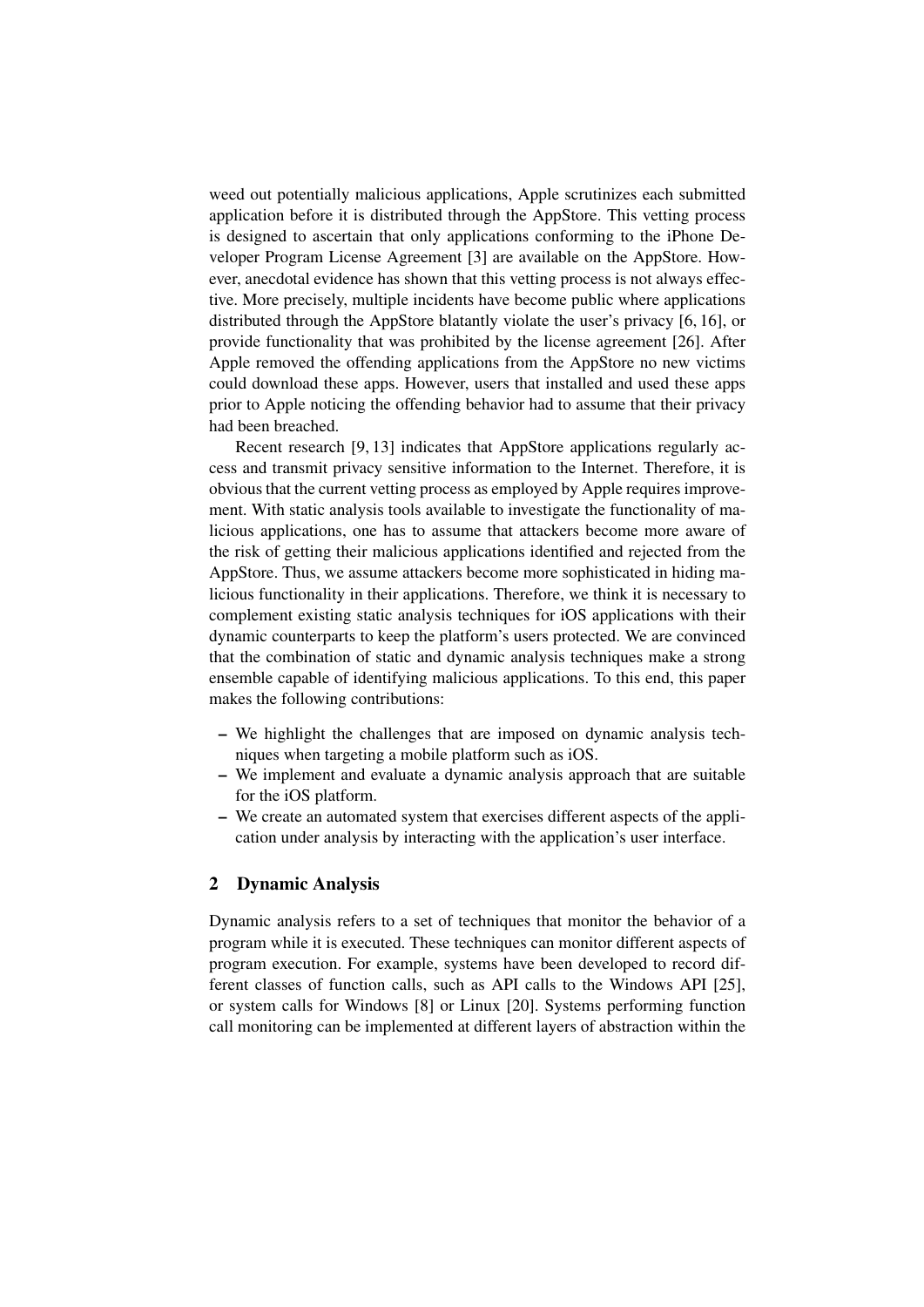operating system. For example, the JavaScript interpreter of a browser can be instrumented to record function and method calls within JavaScript code [17]. Dynamic binary rewriting [18] can be leveraged to monitor the invocation of functions implemented by an application or dynamically linked libraries. Similarly, debugging mechanisms can be employed to gather such information [22–24]. Furthermore, the operating system used to perform the analysis might provide a useful hooking infrastructure. Windows, for example, provides such hooks for keyboard and mouse events. The dtrace [2] infrastructure available on Solaris, FreeBSD, and Mac OS X can also be used to monitor system calls.

An orthogonal approach to function call monitoring is information flow analysis. That is, instead of focusing on the sequence of function calls during program execution, the focus is on monitoring how the program operates on interesting input data [7]. This data could, for example, be the packets that are received from the network, or privacy relevant information that is stored on the device. By tracking how this data is propagated through the system, information flow monitoring tools can raise an alert if such sensitive data is about to be transmitted to the network [10, 27]. In the case of incoming network packets the same technique can be applied to detect attacks that divert the control flow of an application in order to exploit a security vulnerability [21].

### 3 Challenges for Dynamic Analysis on the iOS Platform

*State of the art.* Existing dynamic analysis techniques are geared towards applications and systems that execute on commodity PCs and operating systems. Therefore, a plethora of such systems are available to analyze x86 binaries executing on Linux or Windows. While the x86 architecture is most widely deployed for desktop and server computers, the landscape for the mobile device market has a different shape. In the mobile segment, the ARM architecture is most prevalent. The rise of malicious applications [15] for mobile platforms demands for powerful analysis techniques to be developed for these systems to fight such threats. However, existing dynamic analysis techniques available for the x86 architecture are not immediately applicable to mobile devices executing binaries compiled for the ARM architecture. For example, many dynamic analysis approaches rely on full system emulation or vitalization to perform their task. For most mobile platforms, however, no such full system emulators are available. While Apple, for example, includes an emulator with their XCode development environment, this emulator executes x86 instructions, and therefore requires that the application to emulate is recompiled. Thus, only applications that are available in source code can be executed in this emulator. However, the AppStore only distributes binary applications, which cannot be executed in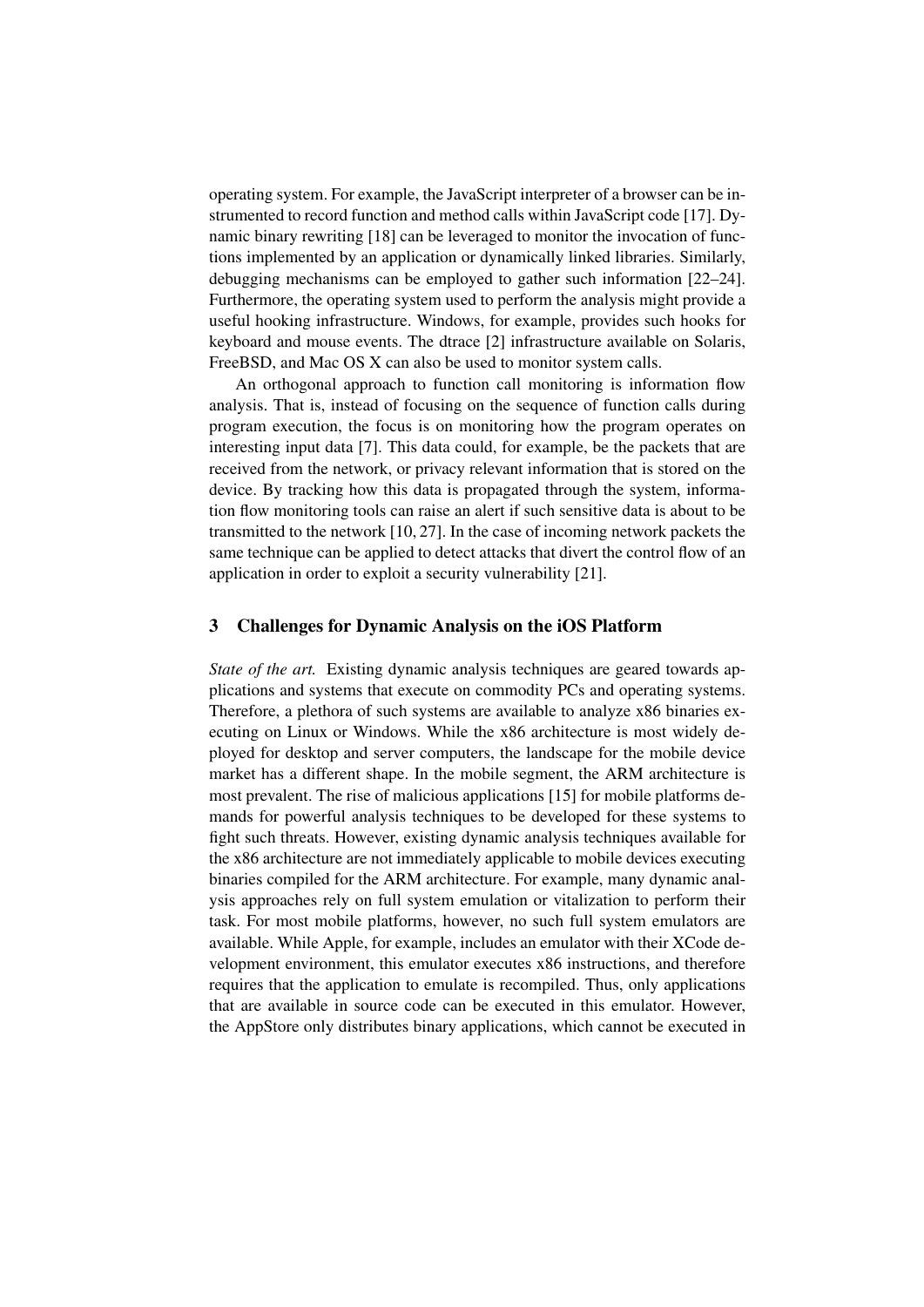the emulator. Furthermore, the emulator's source code is not publicly available, and therefore, cannot be extended to perform additional analysis tasks. OS X contains the comprehensive  $dt$  race<sup>1</sup> instrumentation infrastructure. Although the iOS kernels and OS X kernels are quite similar iOS does not provide this functionality.

*Graphical user interfaces (GUI).* An additional challenge results from the very nature of iOS applications. That is, most iOS applications are making heavy use of event driven graphical user interfaces. Therefore, launching an application and executing the sample for a given amount of time might not be sufficient to collect enough information to assess whether the analyzed application poses a threat to the user or not. That is, without GUI interaction only a minimal amount of execution paths will be covered during analysis. Therefore, to cover a wide range of execution paths, any dynamic analysis system targeting iOS applications has to be able to automatically operate an applications' GUI.

*Source vs. binary analysis.* Combined static and dynamic analysis approaches, such as Avgerinos et al. [4], can derive a semantically rich representation of an application by analyzing its source code. However, applications distributed through the AppStore are available in binary form only. Therefore, any analysis system that targets iOS applications can only operate on compiled binaries.

*Analyzing Objective-C.* The most prevalent programming language to create iOS applications is Objective-C. Although Objective-C is a strict superset of the C programming language it features a powerful runtime environment that provides functionality for the object-oriented capabilities of the language. With regard to analyzing a binary created from Objective-C it is especially noteworthy that member functions (i.e., methods) of objects are not called directly. Instead, the runtime provides a dynamic dispatch mechanism that accepts a pointer to an object and the name of a method to call. The dispatch function is responsible for traversing the object's class hierarchy and identifying the implementation of the corresponding method.

The above mentioned problems combined with the constraint hardware resources of mobile devices pose significant challenges that need to be addressed before a dynamic analysis system for the iOS platform becomes viable.

#### 4 Strategies to Overcome these Challenges

To tackle the above mentioned challenges, this work makes two major contributions. First, we implement and evaluate a dynamic analysis approach that is

<sup>1</sup> http://developers.sun.com/solaris/docs/o-s-dtrace-htg.pdf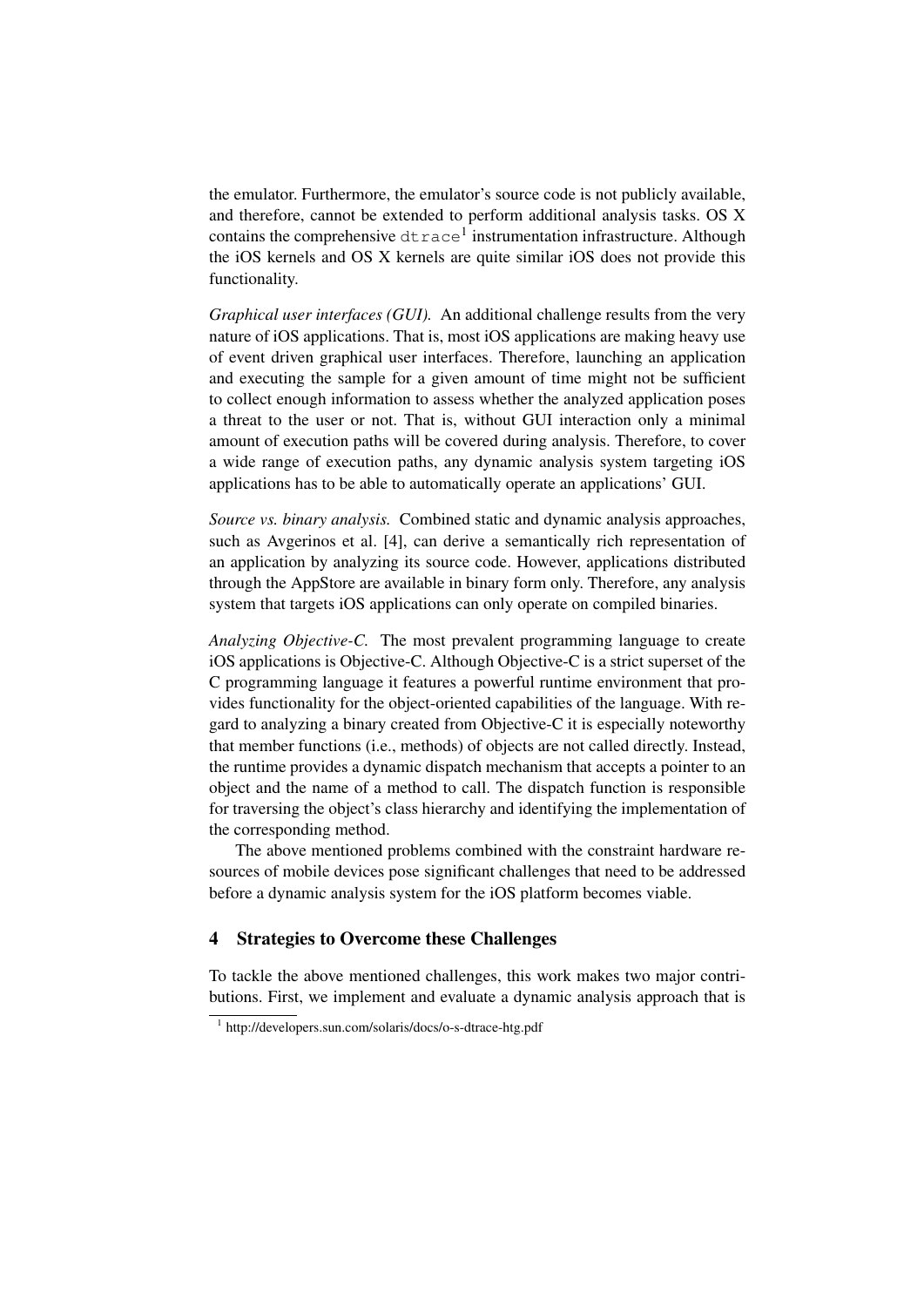suitable for the iOS platform and provides a trace of method calls as observed during program execution. Second, we create an automated system that exercises different functionality of the application under analysis by interacting with the application's user interface.

#### 4.1 Dynamic analysis approaches

As mentioned above not all dynamic analysis techniques available on the x86 architecture are feasible on iOS devices executing ARM instructions. Although there are many different approaches to dynamic analysis, we think that function call traces are a viable first step in providing detailed insights into an application's behavior. Therefore, in this section we elaborate on the lessons we learned while implementing a system that allows us to monitor the invocation of function calls of iOS applications.

Objective-C is the most prevalent programming language used to create applications for the iOS platform. However, as opposed to C++ where methods (i.e., class member functions) are invoked via the use of *vtable* pointers, in Objective-C methods are invoked fundamentally different. More precisely, methods are not called but instead a so-called *message* is sent to a receiver object. These messages are handled by the dynamic dispatch routine called objc msgSend. This dispatch routine is responsible for identifying and invoking the implementation for the method that corresponds to a message. The first argument to this dispatch routine is always a pointer to the so-called *receiver* object. That is, the object on which the method should get invoked (e.g., an instance of the class NSMutableString). The second argument is a socalled *selector*. This selector is a string representation of the name of the method that should get invoked (e.g., append $String$ ). All remaining arguments are of no immediate concern to the dispatch function. That is, these arguments get passed to the target method once it is resolved. To perform this resolution, the obj msgSend function traverses the class hierarchy starting at the receiver and searches for a method whose name corresponds to the selector. Should no match be found in the receiver class, its superclasses are searched recursively. Once the corresponding method is identified, the dispatch routine invokes this method and passes along the necessary arguments. Due to the prevalence of Objective-C to create iOS applications we chose to implement a dynamic analysis approach that monitors the invocation of Objective-C methods instead of classic C functions.

*Monitoring the dispatcher.* One approach of monitoring all method invocations through the dynamic dispatch routine would be to hook the dispatch function itself. This could be achieved by following an approach similar to Detours [18].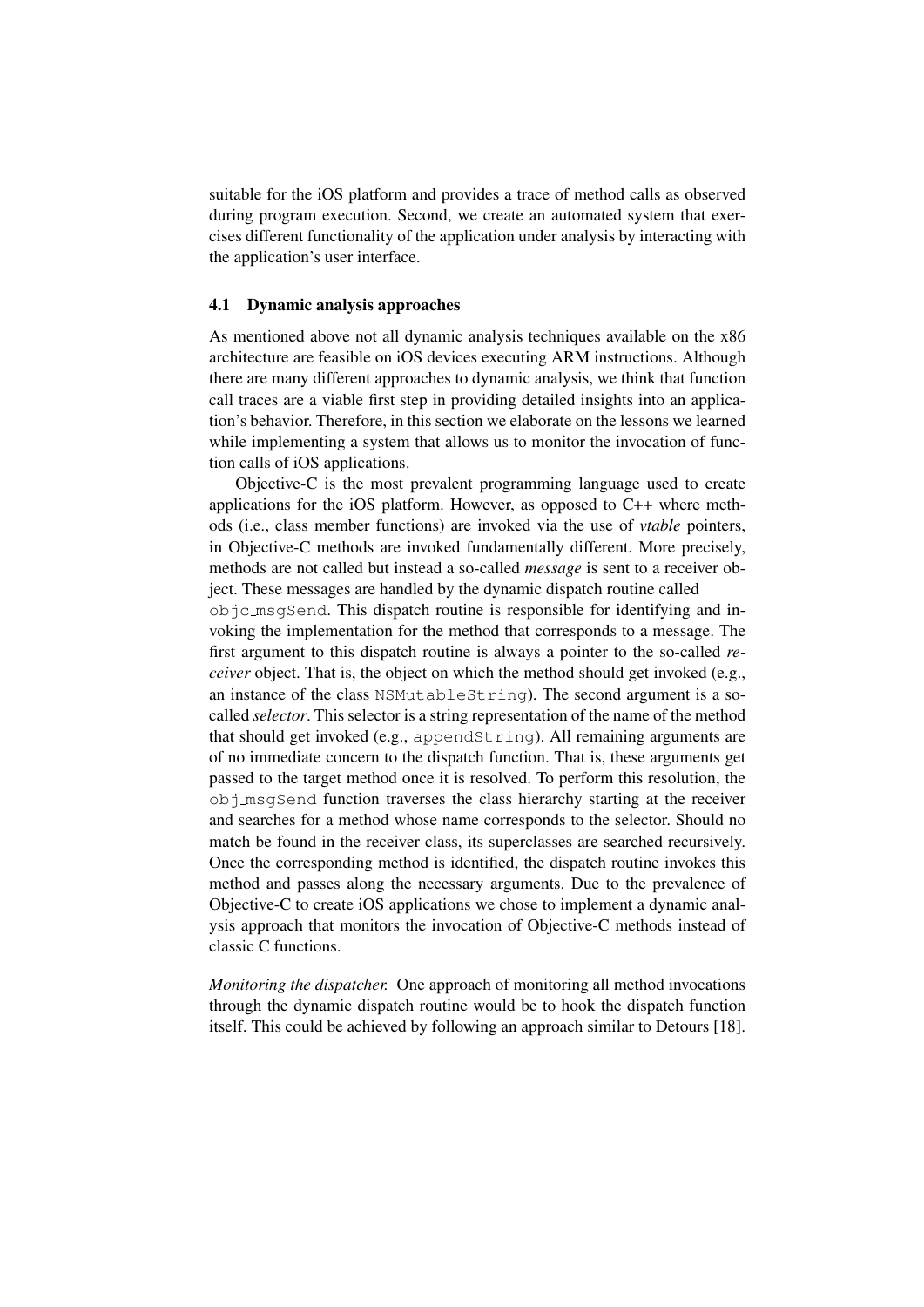That is, one would copy the initial instructions of the dynamic dispatcher before replacing them in memory with an unconditional jump to divert the control flow to a dedicated hook function. This hook function could then perform the necessary analysis, such as resolving parameter values, and logging the method invocation to the analysis report. Once the hook function finished executing, control would be transferred back to the dispatch function and regular execution could continue. Of course, the backed up initial instructions that got overwritten in the dispatcher need to be executed too before control is transferred back to the dispatch function. Although such an approach seems straight forward, the comprehensive libraries available to iOS applications also make extensive use of the Objective-C runtime. Therefore, such a generic approach would collect function call traces not only on the code the application developer created but also on all code that is executed within dynamically linked libraries. Often, however, function call traces collected from libraries are repetitive. Thus, we chose to implement our approach to only trace method invocations that are performed by the code the developer wrote.

*Identifying method call sites.* As a first step in monitoring Objective-C method calls we leverage our previous work PiOS [9] to generate a list of call sites to the dynamic dispatch function. Furthermore, PiOS is often capable of determining the number and types of arguments that are passed to the invoked method. This information is recorded along with the above mentioned call sites. Subsequently, this information is post processed to generate  $\delta$ db<sup>2</sup> script files that log the corresponding information to the analysis report. More precisely, for each call site to the dynamic dispatch function, the script will contain a breakpoint. Furthermore, for each breakpoint hit the type (i.e., class) of the receiver as well as the name of the invoked method (i.e., the selector) get logged. Additionally, if PiOS successfully determined the number of arguments and their types, this information will also be logged.

## 4.2 Automated GUI interaction

Most iOS applications feature a rich graphical user interface. Furthermore, most functionality within those applications gets executed in response to user interface events or interactions. This means that unless an application's user interface is exercised, most of the functionality contained in such applications lies dormant. As dynamic analysis only observes the behavior of code that is executing, large parts of functionality in such applications would be missed unless the GUI gets exercised.

<sup>2</sup> http://www.gnu.org/s/gdb/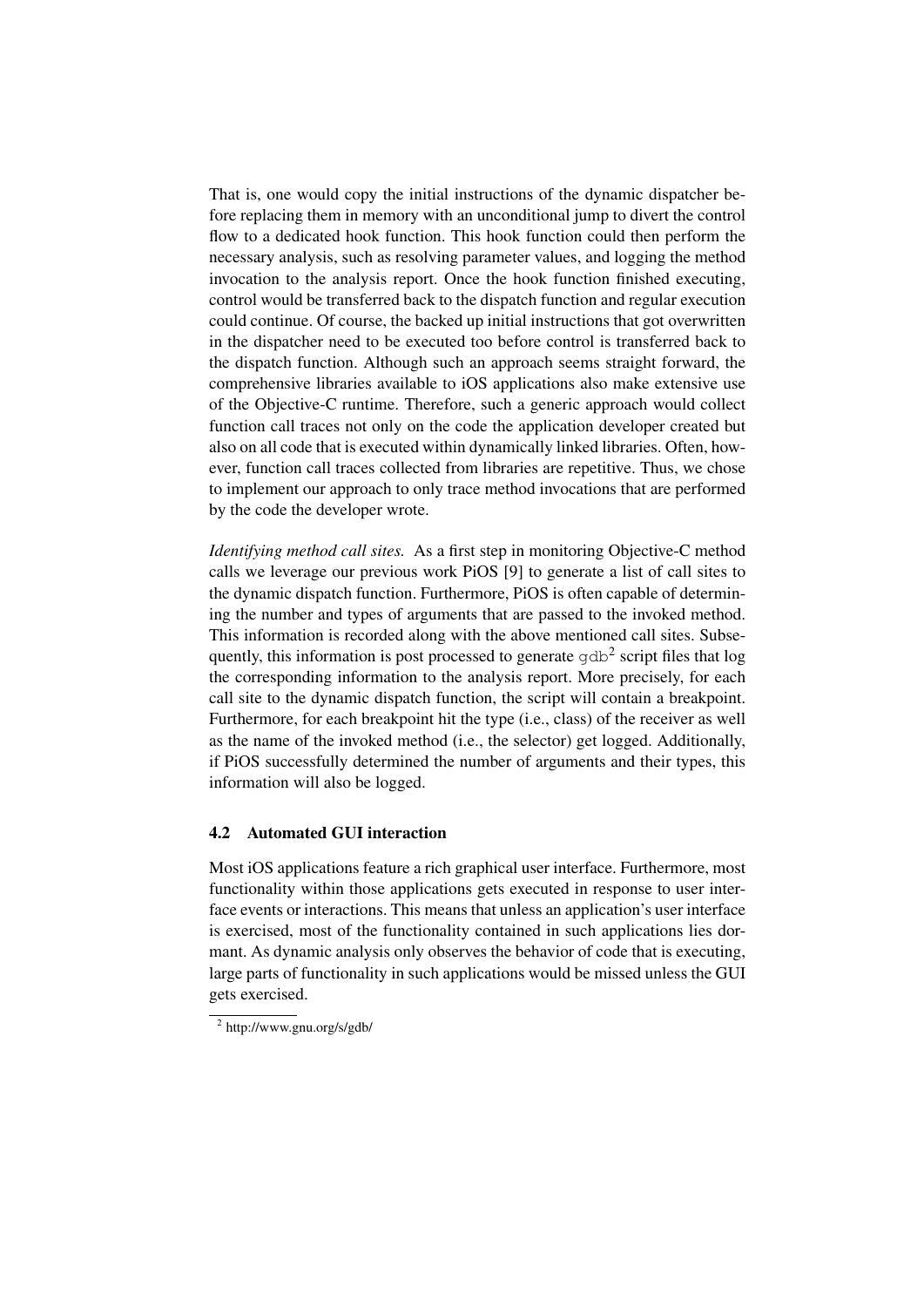Therefore, one of the challenges we address in this work is the automated interaction with graphical user interfaces. Such interaction with an application's GUI can be achieved on different levels. Desktop operating systems commonly support tools to get identifiers or handles for currently displayed GUI elements (e.g., UI explorer on Mac OS X). However, no such system is readily available for iOS.

Therefore, we turned our attention to alternative solutions to exercise an application's user interface. A straight forward approach could, for example, randomly click on the screen area. This method proved effective in detecting click-jacking attacks [5] on the World Wide Web. A more elaborate technique could read the contents from the device's frame buffer and try to identify interactive elements, such as buttons, check-boxes, or text fields by applying image processing techniques. Once such elements are identified, virtual keystrokes or mouse clicks could be triggered in the system to interact with these elements. We combined these two approaches into a proof-of-concept prototype that allows us to automatically exercise graphical user interfaces of iOS applications.

To interact with the device and get access to the device's frame buffer we leverage the open source Veency<sup>3</sup> VNC server. To communicate with the VNC server, and perform the detection and manipulation of UI elements, we have modified the python-vnc-viewer<sup>4</sup>, an open source VNC client implementation in Python.

The basic idea behind this approach is to sample the screen and *tap* (i.e., click) locations on the screen that are determined by a regular grid pattern. Additionally, to identify interactive user interface elements, we perform the following steps in a loop: We capture the contents of the screen buffer and compare it to the previous screenshot (if present). If a sufficiently large fraction of pixels has changed between the images, we assume an interactive element has been hit. To tell input fields from other interactive elements apart, the current screenshot is compared to a reference image where the on-screen keyboard is displayed. This comparison is based on a heuristic that allows slight variations in the keyboard's appearance (e.g., different language settings). If we can determine that a keyboard is displayed, we send tap events to the first four keys in the middle row (i.e., ASDF on a US layout) and the return/done key to dismiss the keyboard again. When no keyboard is detected, we advance the cursor to the next location and send a tap event. In either case, we wait a brief amount of time before repeating the procedure, to give the UI time to respond and complete animations. We empirically determined a wait time of 3 seconds to be sufficient.

<sup>3</sup> http://cydia.saurik.com/info/veency/

<sup>4</sup> http://code.google.com/p/python-vnc-viewer/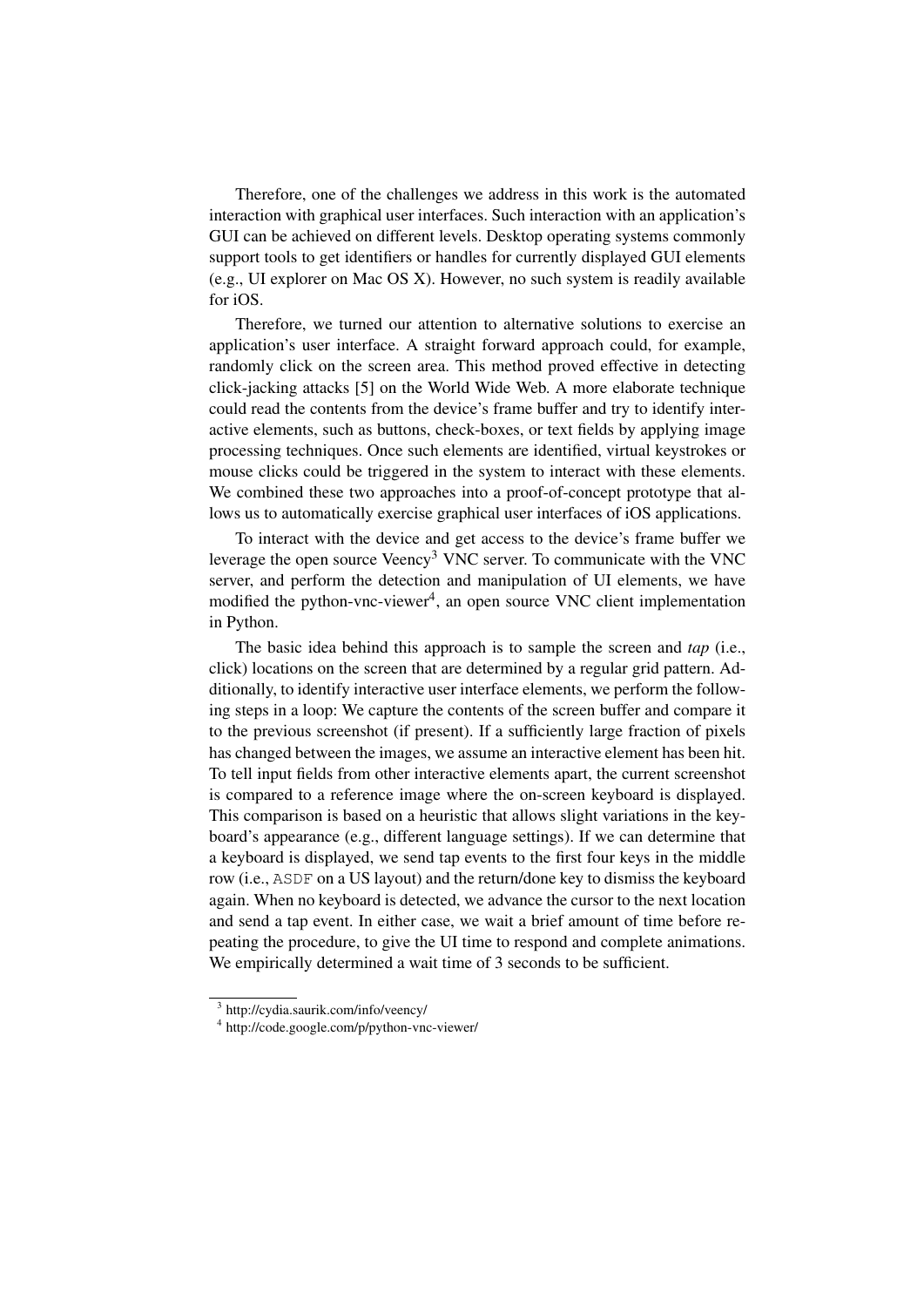To avoid hitting the same UI elements repeatedly, we keep a greyscale image with dimensions identical to the frame buffer in memory. We call this greyscale image a *clickmap*. For each tap event, we perform a fuzzy flood-fill algorithm on the screenshot, originating from the tap coordinates, to determine the extents of the element we have tapped. That approach works well for monochrome or slightly shaded elements, like the default widgets offered by the interface builder for iOS applications. We mark these extents in the clickmap to keep track of the elements we have already accessed. That is, before a tap event is actually sent, the clickmap is consulted. If the current coordinates belong an element we already clicked, no tap event will be sent. Therefore, we avoid hitting the same element repeatedly, especially when the element in question is the background. Whenever we have a new screenshot containing changes, we clear the changed area in the clickmap so that new UI elements that might have appeared will be exercised too.

## 5 Evaluation

In this section we present the results we obtained during the evaluation of our prototype implementation. For the purpose of this evaluation we created a sample application that contains different user interface components such as buttons, text fields, and on/off switches. A screenshot of the application is depicted in Figure 1. The rationale for creating such a sample application is that by creating the application, we got intimately familiar with its functionality and operation. Furthermore, our experience with the static analysis of iOS applications allowed us to build corner cases into the application where we know static analysis can only provide limited results. For example, the test application would dynamically generate a new text field, once a specific button is clicked.

#### 5.1 Method Call Coverage

PiOS identified a total of 52 calls to the dynamic dispatch function. Once our test application is launched, no further method calls are made unless the different user interface elements are exercised. This is common behavior for iOS applications that are heavily user interface driven. During application startup only 8 of the 52 method calls (i.e., 16%) are executed. This underlines that dynamic analysis approaches that do not take the GUI of an iOS application into account, can only provide limited information about the application's functionality. Moreover, the methods that can be observed during program startup are generically added by Apple's build system and are almost identical for all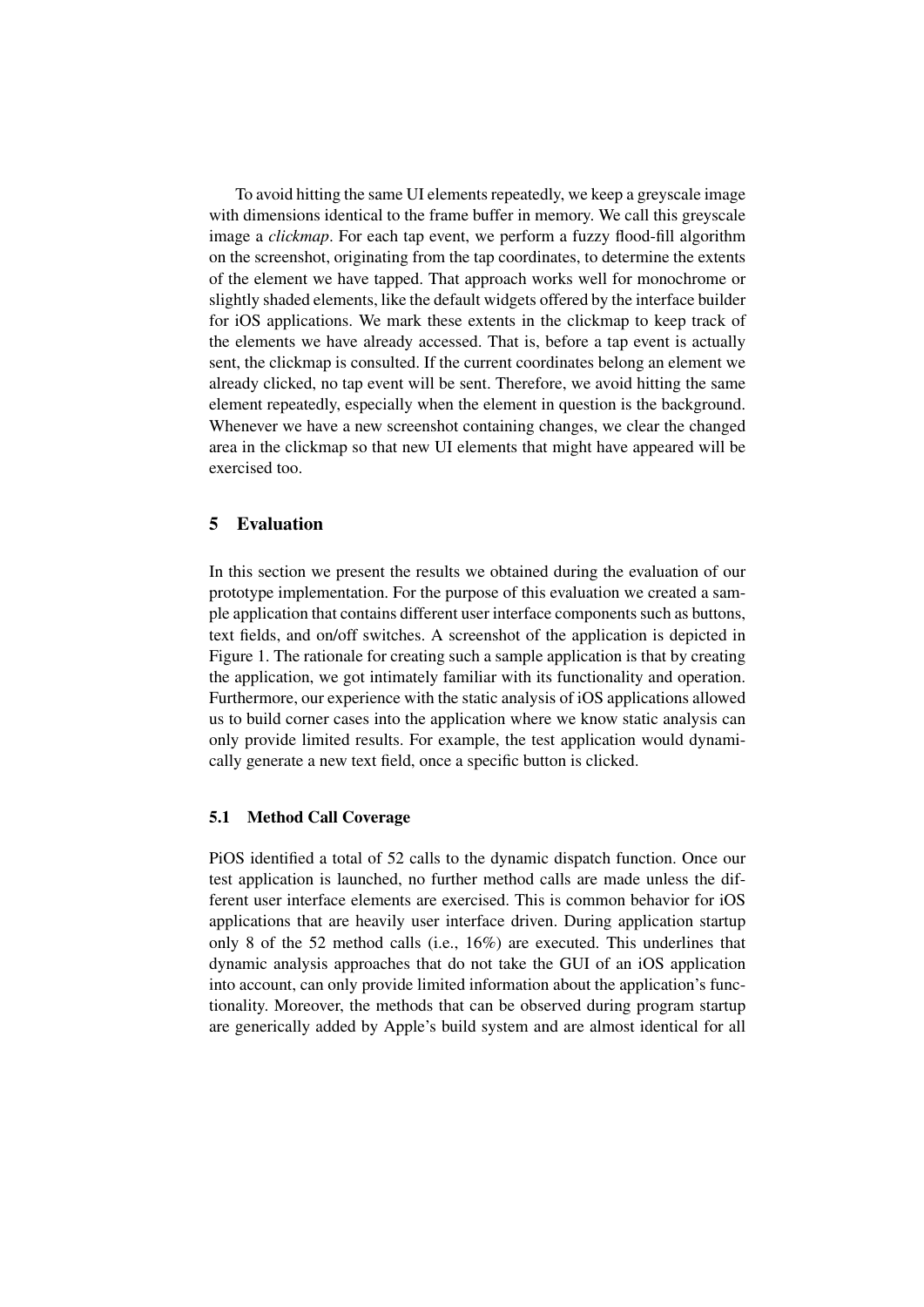

Fig. 1. A screenshot of the sample application. The lower text field is dynamically created upon the first click to the *Reset* button.

applications targeting the iOS platform. Therefore, the valuable insights into application behavior that can be derived solely from the program startup phase are limited at best.

By executing our prototype to exercise the user interface of our test application, we could observe 36 methods being called. That corresponds to 69% of all methods being covered. Most importantly, we were able to exercise most of the functionality that is not part of the initial startup procedures for the applications. Our system did not observe the remaining 16 methods being invoked. One method would only be called if the user interface was in a very specific state.<sup>5</sup> However, our technique to exercise the user interface did not put the application in that state. All remaining 15 calls were part of the shutdown procedures (e.g., destructors) for the application. However, these methods are only invoked if the application terminates voluntarily. If the user presses the home button on the device, the application is terminated and no cleanup code is executed. As there is not generic way to determine whether a certain user interface element will exit an application, our analysis terminates the application by tapping the home button. Thus, we did not observe these shutdown procedures being executed.

<sup>5</sup> If the switch has been switched from the default *on* setting to *off* and the *Reset* button is clicked afterwards, a message is sent to animate the switch back to its default *on* setting.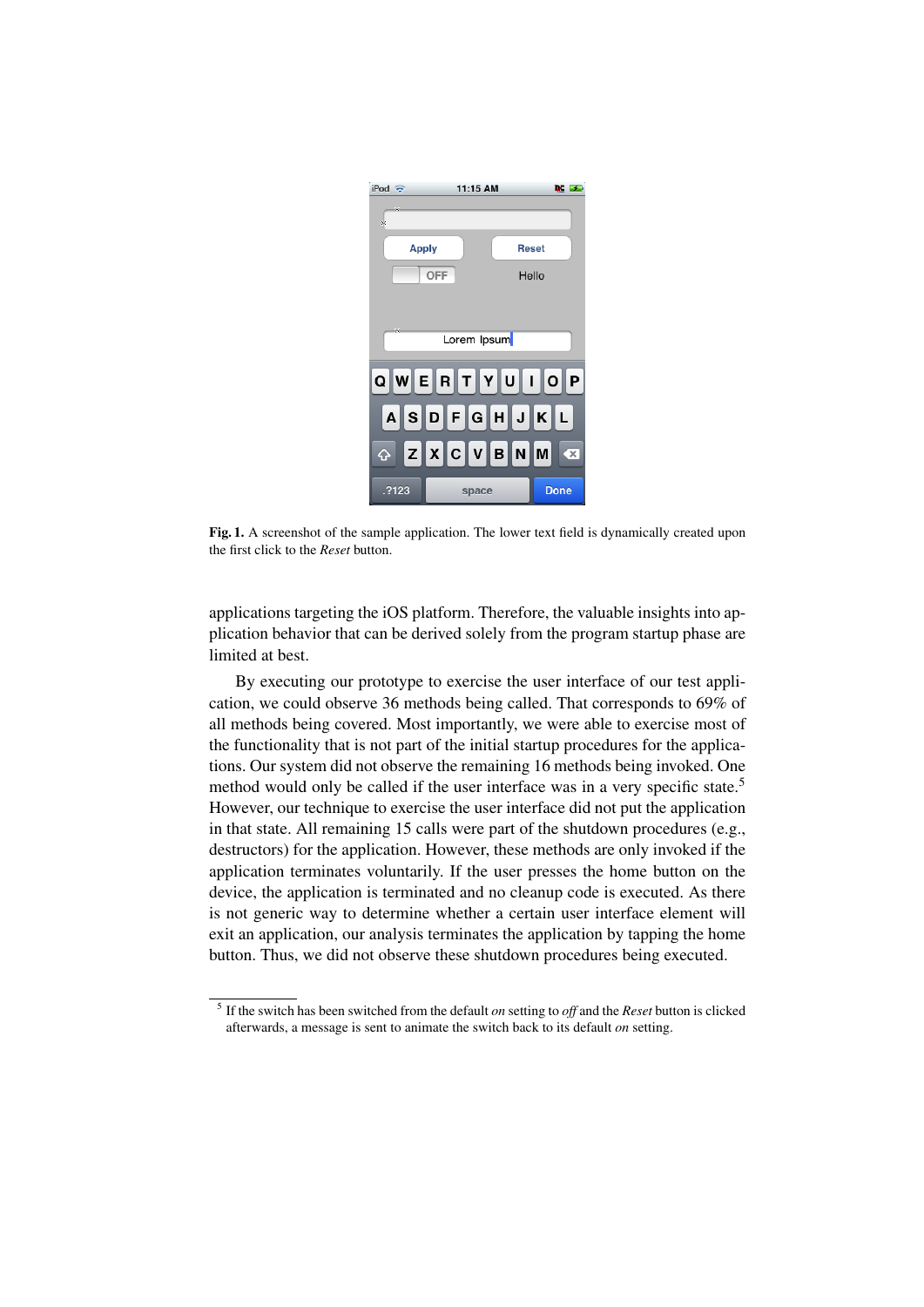#### 5.2 Comparison with Static Analysis

There are different possibilities on how to compare the static and dynamic analysis results. For example, static analysis covers all possible and thus also infeasible execution paths. Dynamic analysis can only observe the code paths that are executed while the program is analyzed. Therefore, we first evaluate how many and which methods get invoked during dynamic analysis. To compare the dynamic and static analysis results we first analyzed our test application with PiO<sub>S</sub>

*Static analysis results.* PiOS detected 52 calls to the objc\_msqSend dynamic dispatch function. In 49 cases (i.e., 94%) PiOS was able to statically determine the class of the receiver object and the value of the selector. Furthermore, PiOS validates these results by looking up the class of the receiver in the class hierarchy. A method call is successfully resolved if the class exists in the class hierarchy and this class or one of its superclasses implements a method whose name corresponds to the value of the selector.

The remaining three method calls that PiOS was unable to resolve are part of the function that dynamically creates and initializes the new text field. In our sample application this action is performed the first time the *Reset* button is clicked.

*Comparison.* We compared the receiver and selector for the 36 method calls present in the static and dynamic analysis reports. In all but 3 instances the results were identical. In two of these three instances PiOS identified the receiver type as NSString, whereas the dynamic analysis indicates that the actual type is CFConstantStringClassReference. However, according to Apple's documentation<sup>6</sup> these two types can be used interchangeably. In the third instance PiOS identified the receiver as NSString and dynamic analysis indicates the correct type to be NSPlaceHolderString. The difference is that for NSPlaceHolderString the initialization is not complete yet. This inconsistency is plausible as the only time this happened is in a call to initStringWithFormat to finish initialization.

#### 5.3 Method call arguments.

For 12 calls PiOS was able to determine the types of the arguments that get passed to the invoked methods. Thus, in these cases the dynamic analysis script is also logging information pertaining to these arguments. More precisely, for

<sup>6</sup> http://developer.apple.com/library/mac/#documentation/CoreFoundation/ Reference/CFStringRef/Reference/reference.html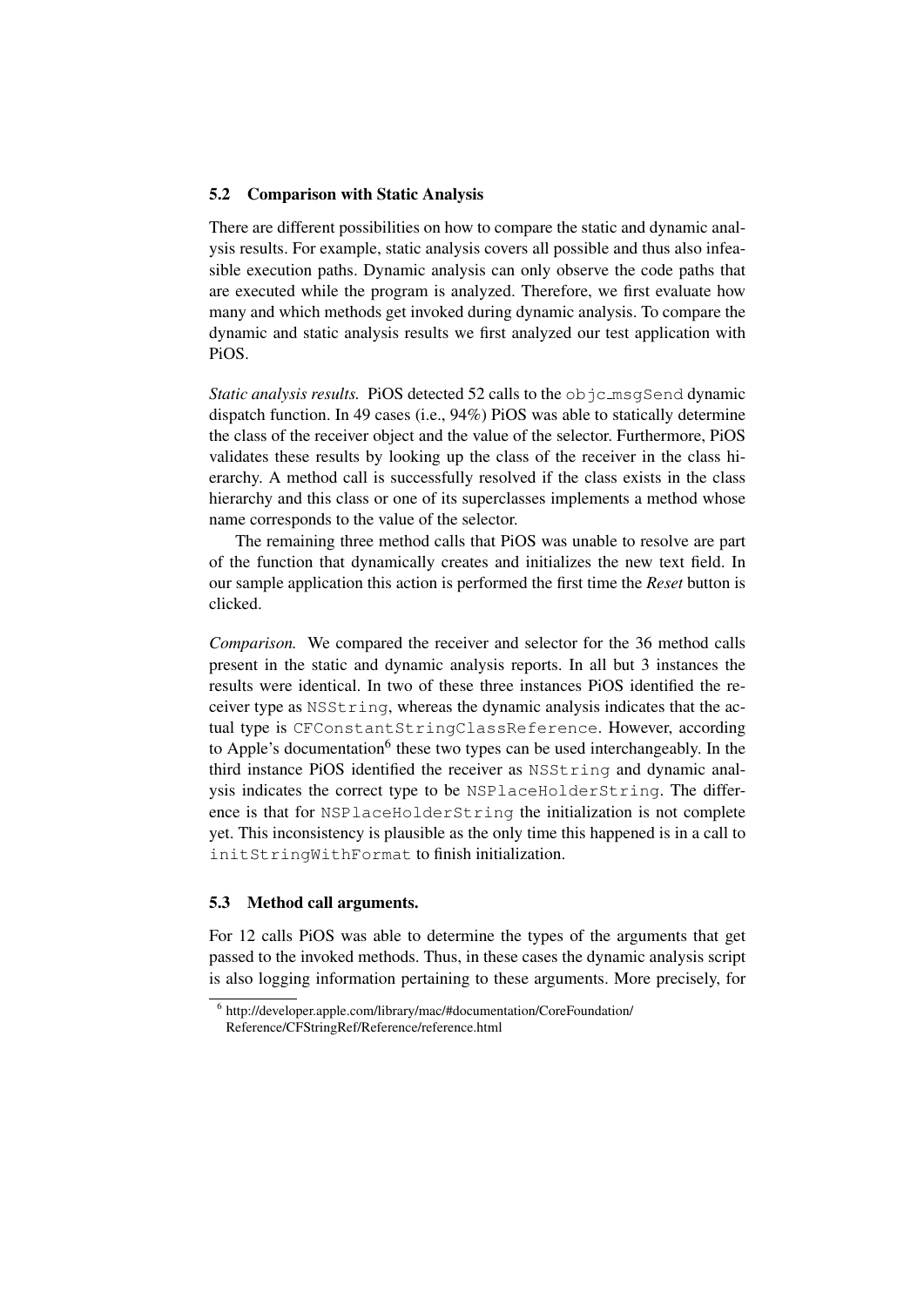arguments of type NSString or any of its related types, a string representation of the argument is printed in the log file. For all other types, the address of the corresponding argument is printed instead.

#### 5.4 Improvements for static analysis.

As mentioned previously, static analysis is sometimes unable to compute the target method of an  $\circ$ b jc\_msqSend call. More precisely, if PiOS is unable to statically determine the type of the receiver object or the value of the selector, PiOS cannot resolve the target method. This was the case for 3 method calls in our sample application. All 3 instances were part of the function that dynamically creates the additional text field. However, the dynamic analysis exercised this functionality and the analysis report contains the type of the receiver object and the value of the selector. Thus, the results from dynamic analysis can be leveraged to increase precision of our static analysis system.

# 6 Limitations and Future Work

Our proof-of-concept implementation relies on gdb to collect information about the program during execution. Thus, it is easily detectable by applications that try to detect whether they are analyzed. Therefore, we plan to evaluate stealthier ways of performing the necessary monitoring tasks in the future. Furthermore, our current implementation does not take system calls into account. However, for example Cydia's *mobile substrate* framework could be a good starting point to investigate system call monitoring on iOS devices.

Although our method of exercising the user interface resulted in high code coverage when compared to the functionality of program startup alone, we see room for improvement in this area too. That is, our current approach does not handle highly non-uniform colored (i.e., custom designed) user interface elements correctly. More precisely, our system does not detect the boundaries of such elements reliably and therefore might tap the same element multiple times. Furthermore, we only consider tap events and omit all interactions that use swipe or multi touch gestures. Therefore, to improve the automatic user interface interaction, one could try to extract the information about UI elements from the application's memory during runtime. This would entail getting a reference to the current UIView element and find a way to enumerate all UI elements contained in that view. We plan to investigate such techniques in future work.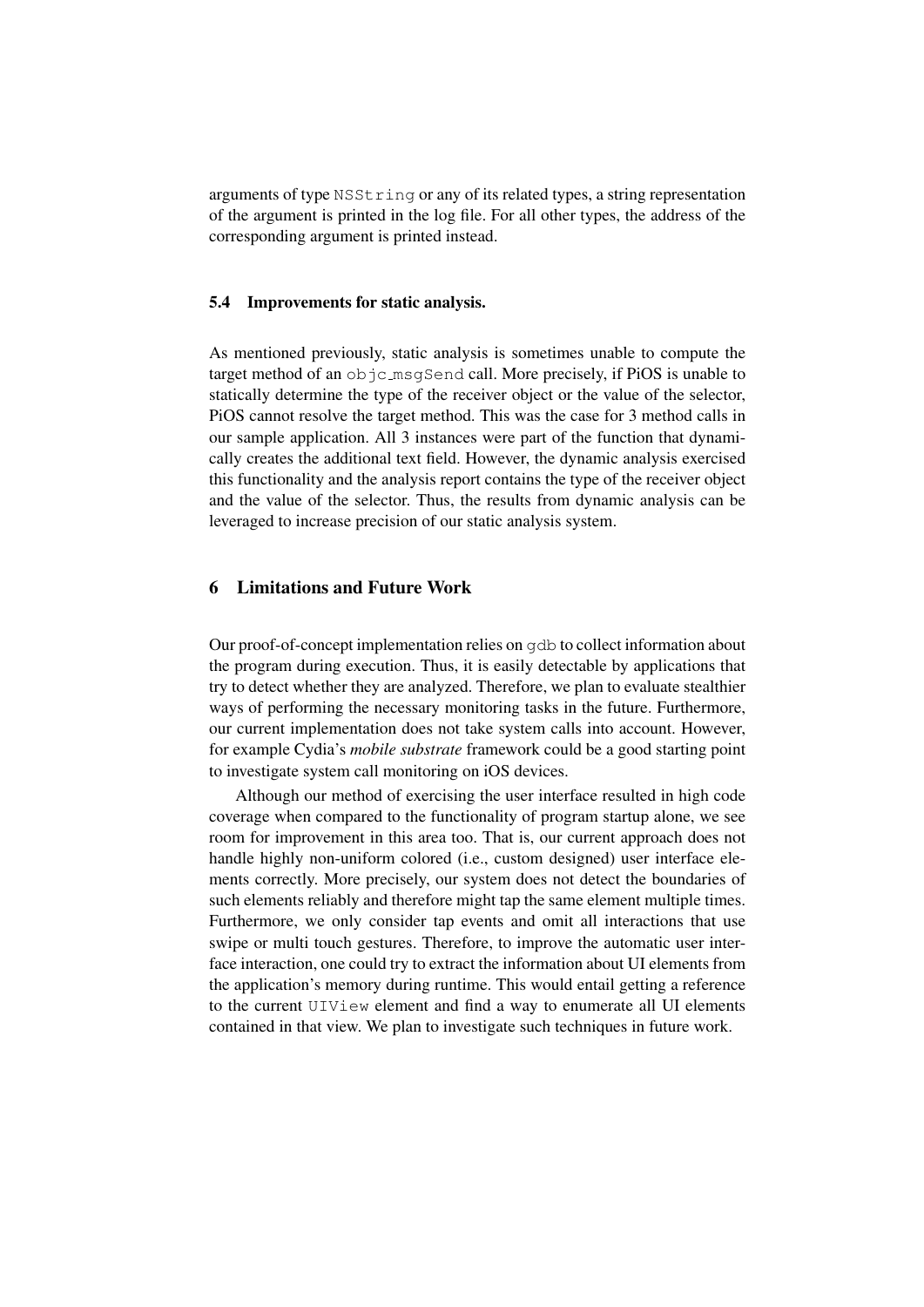### 7 Related Work

The wide range of related work in dynamic analysis mainly focuses on desktop operating systems. Due to the challenges mentioned above these techniques are not readily applicable to mobile platforms. For brevity, we refer the reader for such techniques to [11] and focus this section on related work that performs analysis for mobile platforms. TaintDroid [12] is the first dynamic analysis system for Android applications. However, it is limited to applications that execute in the Dalvik virtual machine. Thus, by modifying the open source code of the virtual machine, the necessary analysis steps can be readily implemented. However, the authors state that "Native code is unmonitored in TaintDroid". Therefore, systems like TaintDroid are not applicable to the iOS platform as iOS applications execute on the hardware directly. That is there is no middle-layer that can be instrumented to perform analysis tasks.

Mulliner et al. [19] use labeling of processes to prevent cross-service attacks on mobile devices. However, this approach relies on a modified Linux kernel to check and verify which application is accessing which class of devices. Such checks only reveal the communication interfaces that are used by an application. Applications on the AppStore, however, are prevented from accessing the GSM modem, and thus can only access the network or Bluetooth components. Thus, such a system is too coarse grained to effectively protect iOS users. Furthermore, the source code for iOS is not available, and thus the necessary modifications to the operating systems' kernel cannot be made easily.

In previous work we presented PiOS [9] as an approach to detect privacy leaks in iOS applications using static analysis. This work demonstrated that it is indeed common for applications available in the AppStore to transmit privacy sensitive data to the network – usually without the users consent or knowledge. Furthermore, Enck et al. [14] presented Kirin a system that statically assesses, whether the permissions requested by an Android application collide with the user's privacy assumptions.

#### 8 Conclusion

The popularity of Apple's iOS and the AppStore attracted developers with malicious intents. Recent events have shown that malicious applications available from the AppStore are capable of breaching the user's privacy by stealing privacy sensitive information, such as phone numbers, address book contents, or GPS location data from the device. Although static analysis techniques have shown that they are capable of detecting such fraudulent applications, we are convinced that attackers will employ obfuscation techniques to thwart static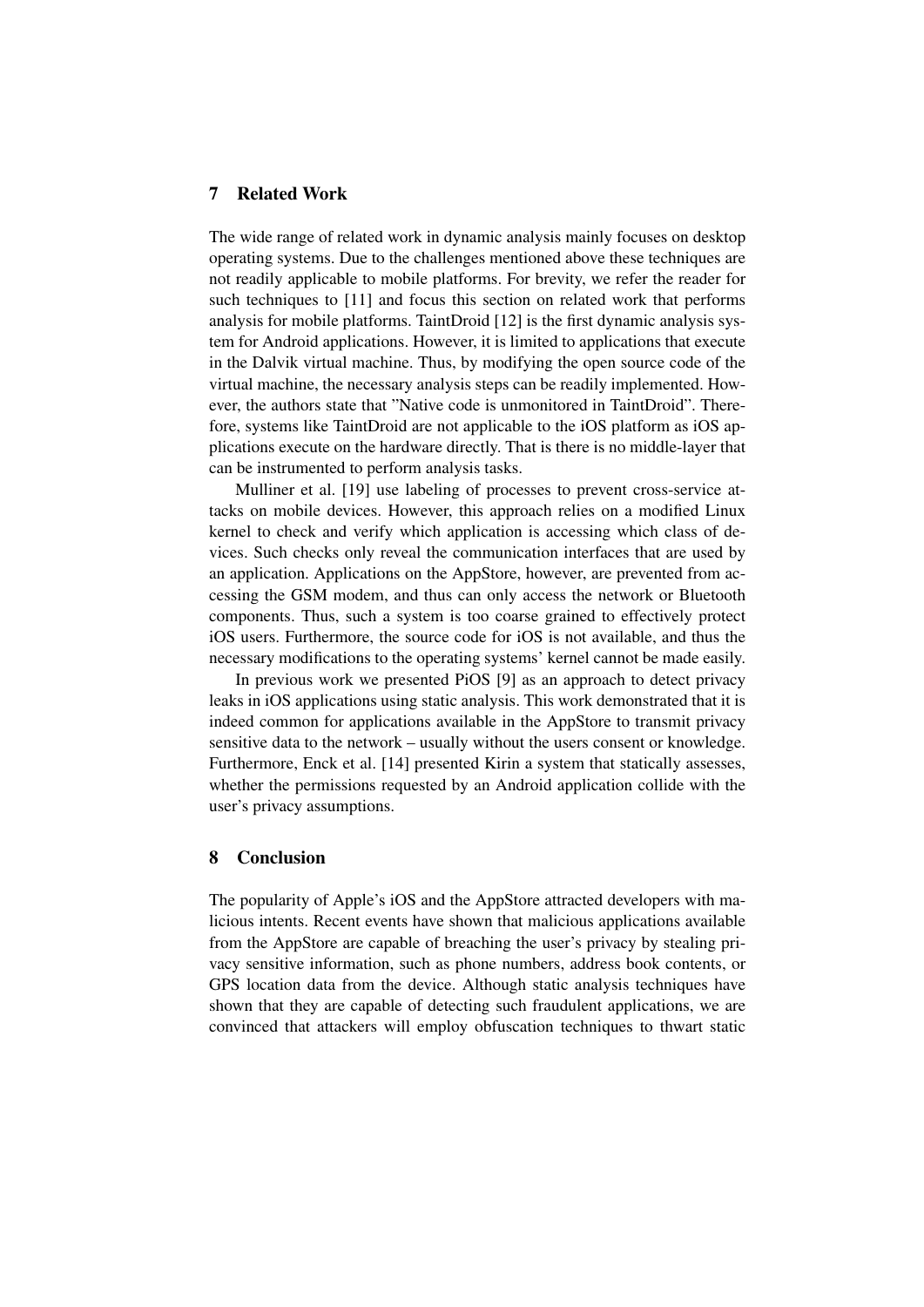analysis. Therefore, this paper discusses the challenges and open problems that have to be overcome to provide comprehensive dynamic analysis tools for iOS applications. We tackled two of these challenges by providing prototype implementations of techniques that are able to generate method call traces for iOS applications, as well as exercising application user interfaces. Our evaluation highlights the necessity for taking user interfaces into account when performing dynamic analysis for iOS applications.

## Acknowledgements

This work was partially supported by the ONR under grant N000140911042 and by the National Science Foundation (NSF) under grants CNS-0845559, CNS-0905537, and CNS-0716095. We would also like to thank Yan Shoshitaishvili for his help with the evaluation device.

### References

- 1. Apps Android Market. https://market.android.com/.
- 2. BigAdmin: DTrace. http://www.oracle.com/technetwork/systems/ dtrace/index.html.
- 3. iPhone Developer Program License Agreement. http://www.eff.org/files/ 20100302\_iphone\_dev\_agr.pdf.
- 4. T. Avgerinos, S. K. Cha, B. L. T. Hao, and D. Brumley. Aeg: Automatic exploit generation. In *17th Annual Network and Distributed System Security Symposium (NDSS11)*, 2011.
- 5. M. Balduzzi, M. Egele, E. Kirda, D. Balzarotti, and C. Kruegel. A solution for the automated detection of clickjacking attacks. In *ASIACCS '10: Proceedings of the 5th ACM Symposium on Information, Computer and Communications Security*, pages 135–144, New York, NY, USA, 2010. ACM.
- 6. R. Beschizza. iPhone game dev accused of stealing players' phone numbers. http:// www.boingboing.net/2009/11/05/iphone-game-dev-accu.html.
- 7. J. Chow, B. Pfaff, T. Garfinkel, K. Christopher, and M. Rosenblum. Understanding data lifetime via whole system simulation. In *Proceedings of the 13th USENIX Security Symposium*, August 2004.
- 8. A. Dinaburg, P. Royal, M. I. Sharif, and W. Lee. Ether: malware analysis via hardware virtualization extensions. In *ACM Conference on Computer and Communications Security (CCS)*, pages 51–62, 2008.
- 9. M. Egele, C. Kruegel, E. Kirda, and G. Vigna. PiOS: Detecting Privacy Leaks in iOS Applications. In *17th Annual Network and Distributed System Security Symposium (NDSS11)*, 2011.
- 10. M. Egele, C. Kruegel, E. Kirda, H. Yin, and D. X. Song. Dynamic spyware analysis. In *Proceedings of the 2007 USENIX Annual Technical Conference*, pages 233–246, 2007.
- 11. M. Egele, T. Scholte, E. Kirda, and C. Kruegel. A survey on automated dynamic malware analysis techniques and tools. In *ACM Computing Surveys – to appear*.
- 12. W. Enck, P. Gilbert, B.-G. Chun, L. P. Cox, J. Jung, P. McDaniel, and A. N. Sheth. Taint-Droid: an information-flow tracking system for realtime privacy monitoring on smartphones. In *Proceedings of OSDI 2010*, October 2010.